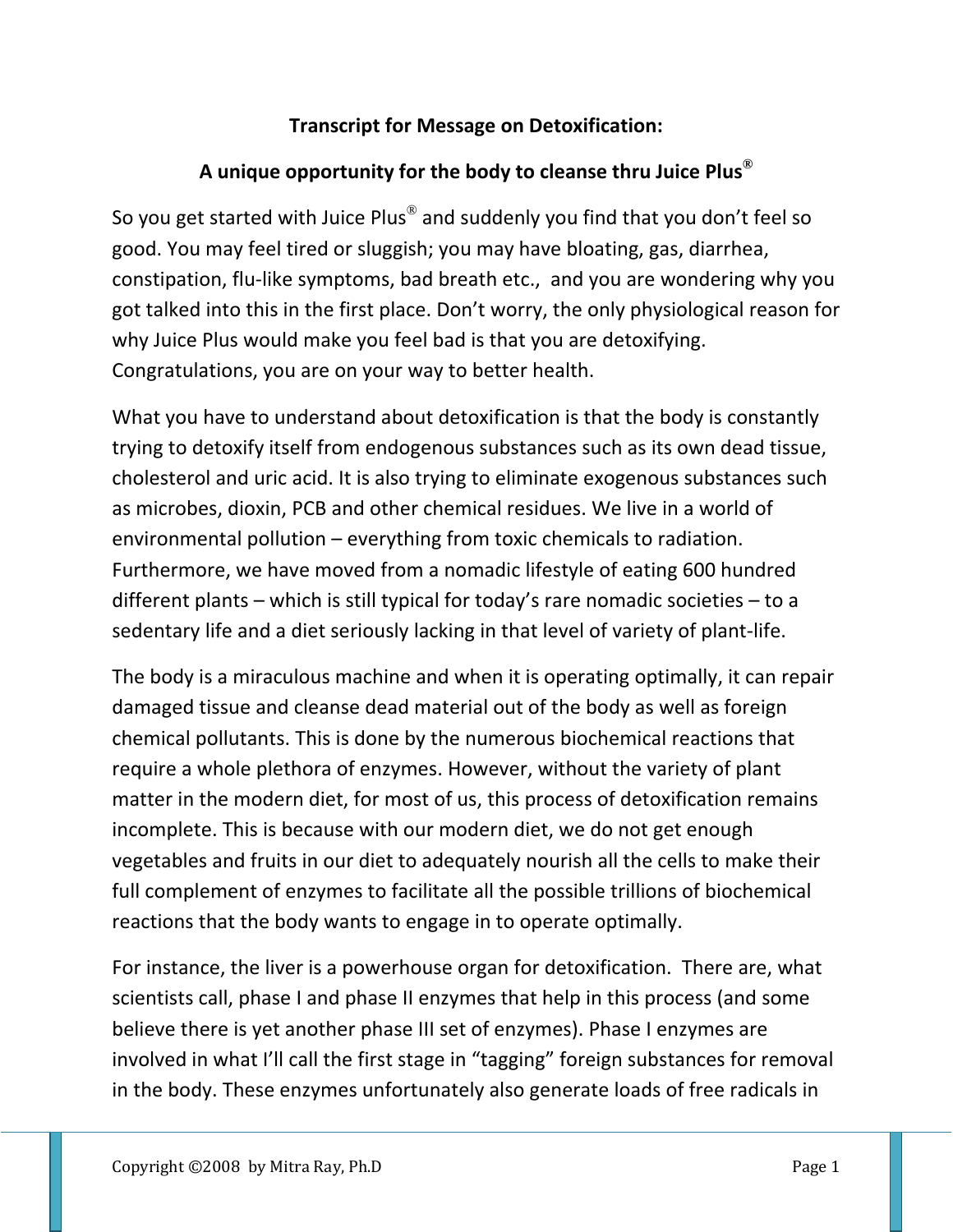the process and this can lead to secondary damage to the cells. Here an adequate supply of antioxidants being present is critical to prevent such damage (and Juice Plus can provide them). Now it gets a little more complicated because this tagging of foreign substances such that body can remove them requires phase ii enzymes to complete the process and this also requires a higher level of nutrient intake.

Now when a person gets on Juice Plus<sup>®</sup> – with nutrients from over 25 different plants in the Orchard, Garden and Vineyard blend, the liver becomes very happy as it can finally make all the enzymes necessary to get the job done. This relative increase in the cleansing reactions can show up as excess gas, bloating, constipation or diarrhea, since the liver dumps toxins into the bowel to be excreted.

The other major system in the body involved in cleansing is the lymphatic system.

Most people don't know that there is twice as much lymph fluid in your body as blood. The lymph continuously bathes each cell and drains away the debris in a circulatory system powered only by your breathing and movement. If the movement of the lymph stopped entirely you would die in a matter of hours. The lymph system's primary function is to isolate infection and cellular detritus from the rest of the body and deal with it. This process is happening all over the body all the time. Amazingly, the lymphatic system has no central pump but depends on muscle contraction and manual manipulation to move fluid. Just as an aside, deep breathing is another essential way we can enhance movement of lymph through our bodies.

Now when you get on Juice Plus, you might also experience your lymphatic system getting very active in removing debris. You may feel weak, or you may feel like you have the flu, or just swollen glands. You need not worry as this is a good sign that your lymphatic system is hard at work cleaning out your entire body.

The consequences of not cleansing the body are actually far more severe, long‐ lasting and symptoms get worse with time. Imagine you can have a clean running river of lymphatic fluid running thru the body with optimal nutrition or you can have debris piling up in the river and blockages over time and, because the lymph cleanses nearly every cell in your body, symptoms of chronic lymph blockage are